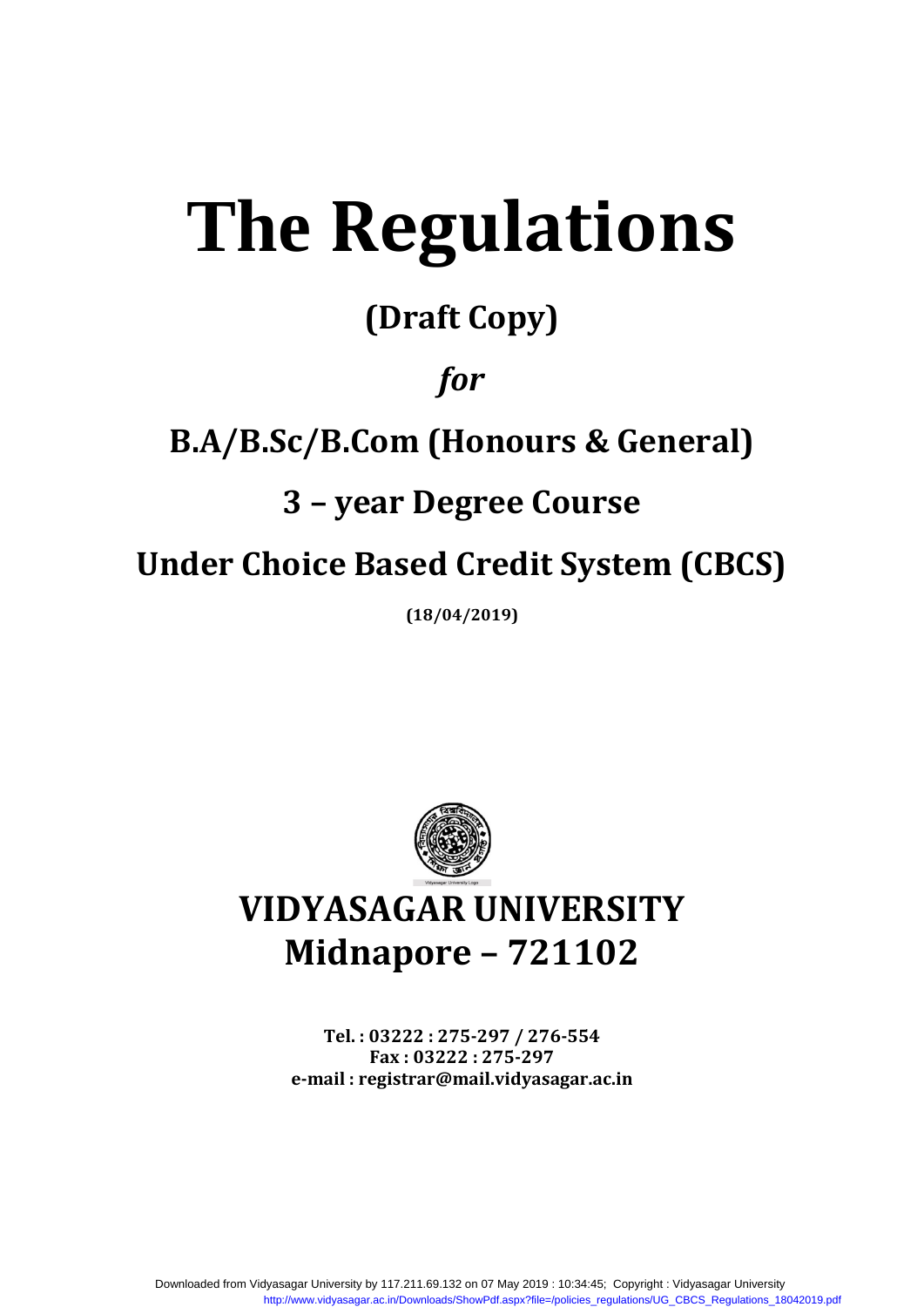#### **Preamble**

The University Grants Commission (UGC) has initiated several measures to bring equity, efficiency and excellence in the Higher Education system of country. The academic reforms recommended by the UGC in the recent past have led to overall improvement in the higher education system. However, due to a lot of diversity in the system of higher education, there are multiple approaches followed by the universities towards examination, evaluation and grading system. The grading system is considered to be better than the conventional marks system and hence it has been followed in the top institutions of India and abroad. So, it is desirable to introduce uniform grading system. This will facilitate students' mobility across Institutions within and across countries and also potential employers to access the performance of students. To bring the desired uniformity in grading system and method of Computing the cumulative Grade Point Average (CGPA) based on the performance of the students in the examinations, the UGC has formulated guidelines.

University Grants Commission has come up with the Choice Based Credit System (CBCS) programme where students can not only learn core subjects but also explore additional avenues of learning beyond the core subjects for holistic development of an individual. The proposed curriculum endeavours to empower the students and help them in their pursuit to achieve overall excellence. The implementation of CBCS will also facilitate benchmarking of courses in India with leading international academic practice. The CBCS curriculum has been envisaged to give flexibility to learners to learn subjects of their choice at their own pace.

In addition to dedicated focus on a discipline through core papers, whether an Honours or General programme, the elective papers which will give students the freedom to choose the allied/applied/broad areas of their discipline and also the areas of other discipline of their interest have been added. The course will be evaluated by marking system along with the grading system.

The Choice Based Credit System (CBCS), an internationally acknowledged system, have following aims: (i) to make the course curriculum learner centric, (ii) to encourage interdisciplinary without disturbing the domain centric knowledge, (iii) to promote mobility of the students and help in optimizing learning , (iv) to allow autonomy to the teachers to built in accountability , (v) continuous evaluation of students to help in optimizing learning, (vi) to introduce transparency in the evaluation systems, (vii) to improve employability of students.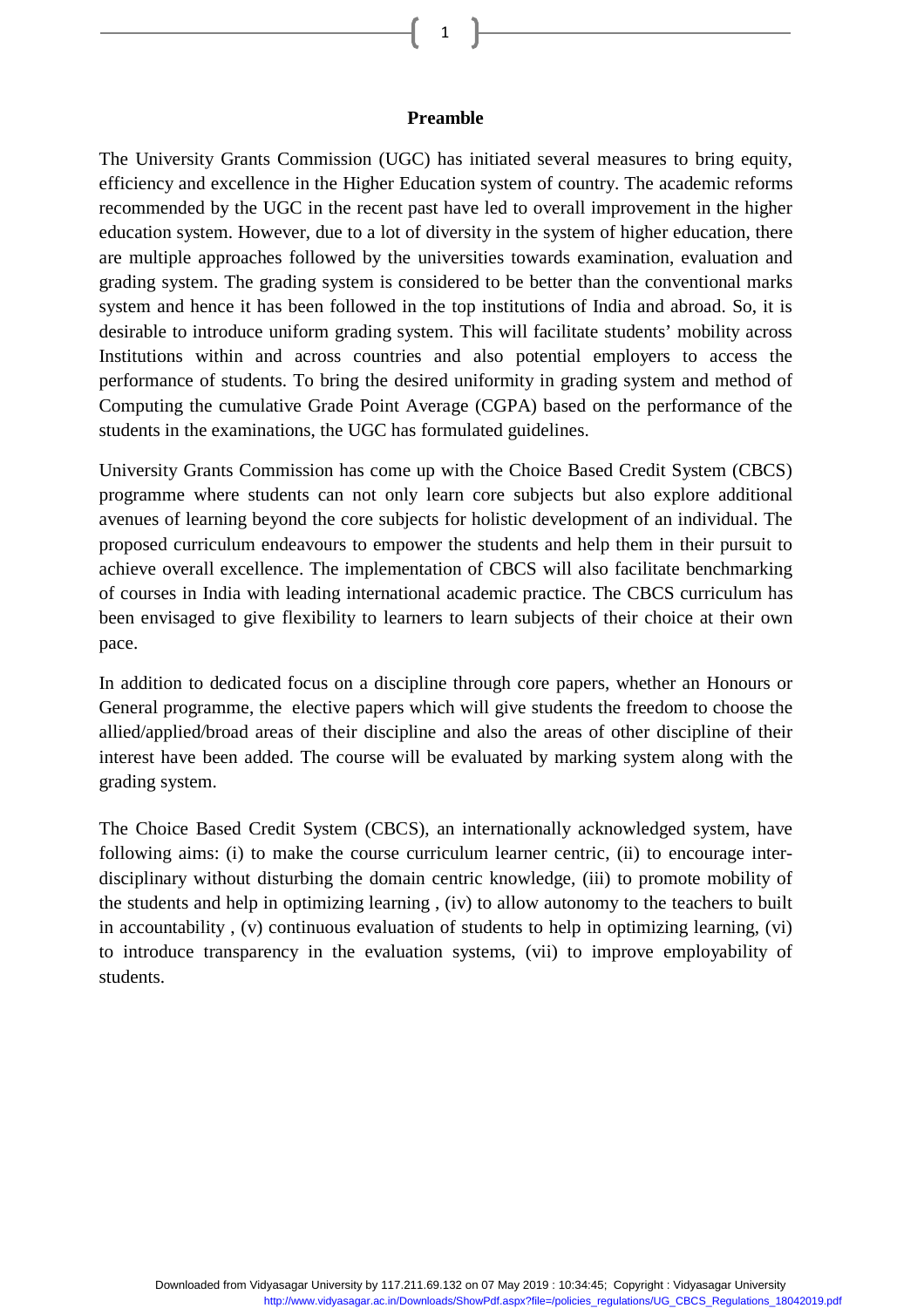In exercise of the powers conferred by Section 52 of Vidyasagar University Act 1981, the Vidyasagar University hereby makes the following Regulations for semesterised BA/B Sc/B Com three years degree course under Choice Based Credit System, 2017.

#### **1. Title and Commencement**

- 1.1 These regulations shall be called THE REGULATIONS FOR B.A./B.SC./B.COM. THREE YEAR DEGREE COURSE UNDER SEMESTER SYSTEM (CHOICE BASED CREDIT SYSTEM) 2017, VIDYASAGAR UNIVERSITY.
- 1.2 These Regulations shall come into force with effect from the academic session 2017-2018 for B.Sc. Honours
- 1.3 These regulations shall come into force for other courses of B.A and B.Com Honours and General and B.Sc. General. ( To be decided by the EC)

#### **2. Duration of the Course :**

- 2.1 The duration of the Programme is **Six (06**) **consecutive semesters of six months each** *i. e.,* **(03) three years** and will start ordinarily in the month of July of each year.
- 2.2 A candidate shall have to clear all the Semesters within consecutive **five years** from the academic year of his/her first admission to any college affiliated to Vidyasagar University failing which enrolment of the candidate shall stand cancelled.

#### **3. Applicability**

These regulation shall be applicable to :

3.1. The student taking admission to the B.Sc. (Hons.) course in the academic session  $2017 - 2018$ .

3.2. The students admitted in earlier sessions upto 2016- 2017 and appeared in B.A./ B.Sc./ B.Com. Part I examinations in 2017 or earlier shall be guided by the existing regulations of annual system.

3.3. The programme shall be effective for the regular students *w.e.f.,* 2017 – 2018.

#### **4. Courses of Studies**

- 4.1 There shall be three courses of studies leading to B.A./B.Sc./B.Com. Degree and each course shall be of **six semester** duration. First shall be termed as B.A./B.Sc./B.Com. Honours Degree Course; Second is B.A/B.Sc./B.Com. General Degree Course.
- 4.2 Six semesters will be in three years**.**
- 4.3 Odd semester (i.e.  $1<sup>st</sup>$ ,  $3<sup>rd</sup>$  and  $5<sup>th</sup>$  semester) is from July to December and even semester ( i. e.  $2<sup>nd</sup>$ ,  $4<sup>th</sup>$  and  $6<sup>th</sup>$  semester) is from January to June.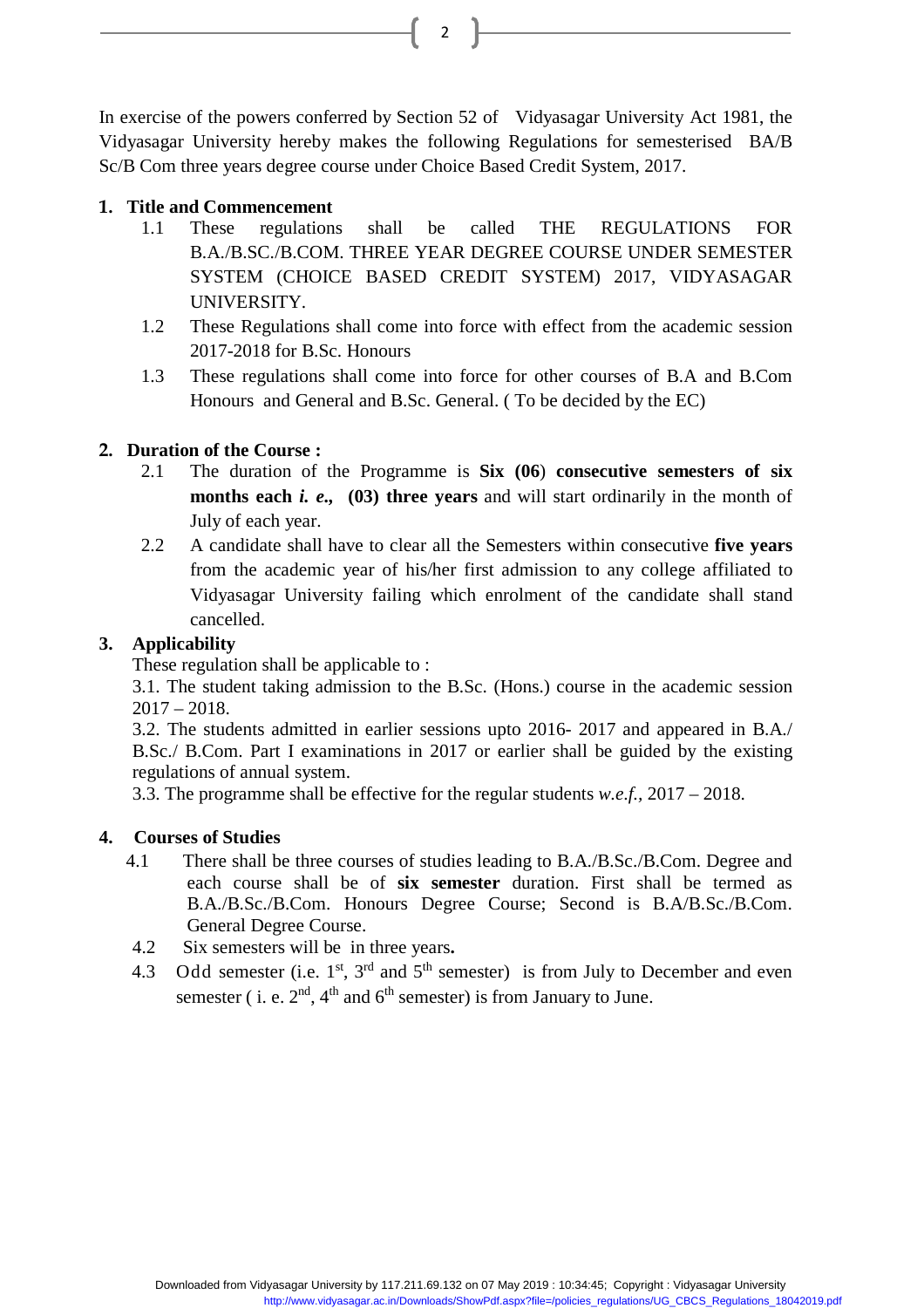#### **5. Admission**

5.1 The admission to Under Graduate Degree programmes will be governed by the guidelines of the Vidyasagar University and that of the Department of Higher Education, Govt. of West Bengal as framed from time to time.

3

5.2 A candidate shall be allowed to pursue any one of the degree undergraduate programme of the university at a time, not more than one.

- 5.3 In no case admission to the  $1<sup>st</sup>$  semester shall be considered after the commencement of the classes for the semester.
- 5.4 Provisional admission be maintained colleges concerned for next higher Semester and admission be automatically confirmed after publication of result except failed/ dropout candidates.

#### **6. Registration**

- 6.1 Registration is mandatory for prosecuting studies. The registration for UG Degree programme will be governed by the University Regulations relating to Registration.
- 6.2 A student shall have to submit Registration Form only once at the time of entry to the UG Courses. He/She shall not be required to renew his / her registration at any subsequent stage.
- 6.3 A candidate admitted for Honours/General degree course but not registered will not be allowed to sit for 1<sup>st</sup> Semester Examination.

#### **7. Attendance**

7.1 A student attending at least 75% of the total number of classes held shall be allowed to sit for the concerned Semester Examination subject to the fulfillment of other conditions as laid down in the regulations. Such attendance will be calculated from the date of first appearance of the classes of a student.

#### **8. Outline of the course structures under Choice Based Credit System (CBCS)**

#### **8.1 Definitions of key words in CBCS**

- **i. Academic Year**: Two consecutive (one odd + one even) semesters constitute one academic year.
- **ii. Choice Based Credit System (CBCS)** : The CBCS provides choice for students to select from the prescribed courses ( Core, Elective or soft skill courses).
- **iii.Course:** Usually referred to as 'papers' is a component of programme. All courses need not carry the same weight. The course should define learning objectives and learning outcomes. A course may be designed to include lectures/tutorials/laboratory work/field work/outreach activities/project work/ vocational training/ viva/ seminars/ term papers/assignments/presentations/self study, etc. or a combination of some of these.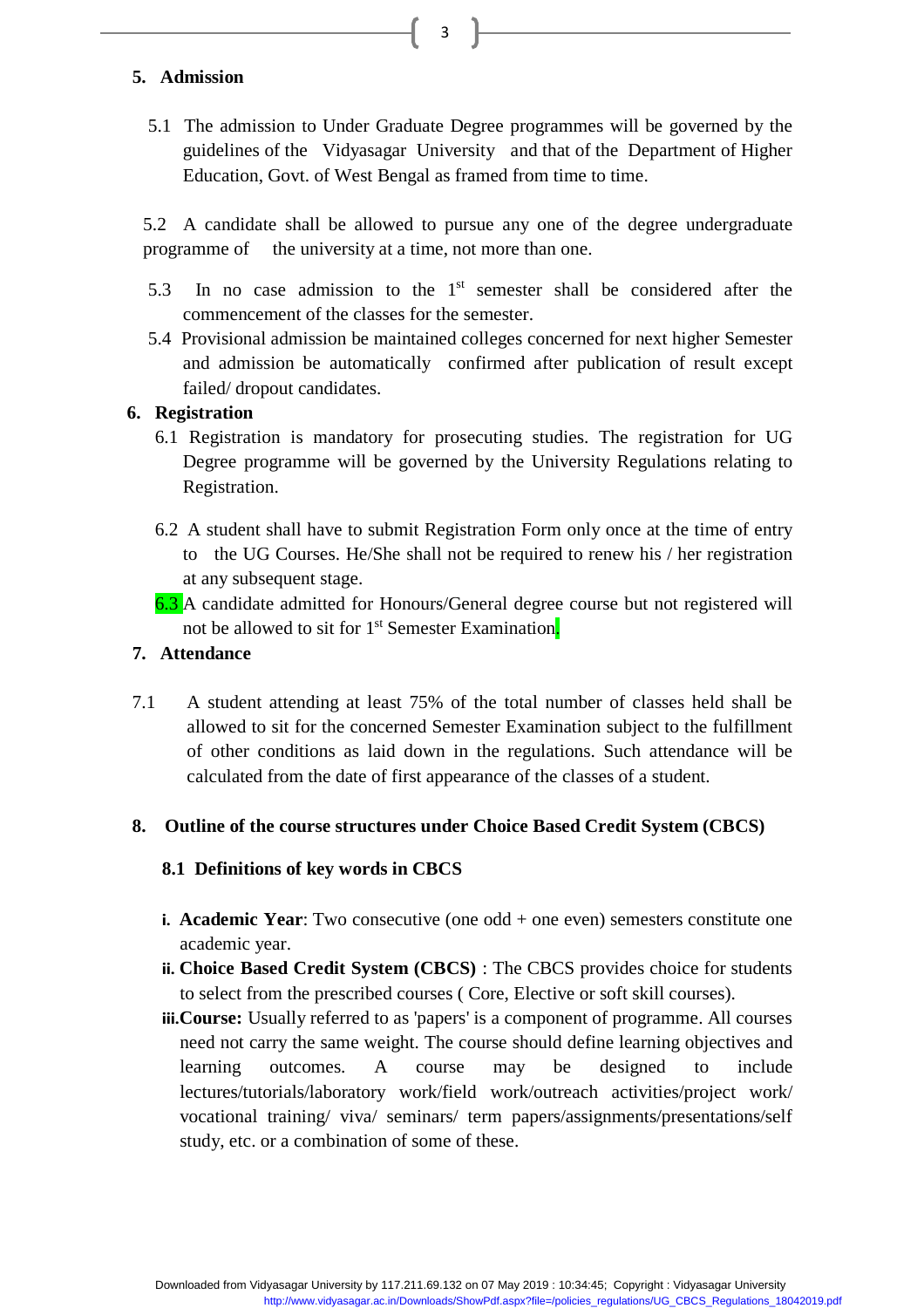$\begin{bmatrix} 4 \end{bmatrix}$ 

- **iv.Credit Based Semester System (CBSS):** Under the CBSS, the requirement for awarding Degree or diploma or certificates is prescribed in terms of number of credits to be completed by the students.
- **v. Credit Point:** It is the product of grade points and number of credits to be completed by the students.
- **vi.Credit:** A unit by which the course work is measured. It determines the number of hours of instructions required per week. One credit is equivalent to one hour of teaching (lecture or tutorial) or two hours of practical work/ field work per week.
- **vii. Cumulative Grade Point Average (CGPA):** It is a measure of overall cumulative performance of a students' over all semesters. The CGPA is the ratio of total credit points secured by a student in various courses in all semesters and the sum of the total credits of all courses in all the semesters. It is expressed up to two decimal points.
- **viii.Grade Point:** It is a numerical grade allotted to each letter grade on a 10-point scale.
- **ix. Letter Grade:** It is an index of the performance of the students in a said course. Grade are denoted by letters 0,A+,A,B+,B,C,P and F.
- **x. Programme:** An educational programme leads to award of a Degree or Diploma or Certificate.
- **xi. Semester:** Each semester will consists of 15-18 weeks of academic year equivalent to 90 actual teaching days. The odd semester may be scheduled from July to December and even semester from January to June.
- **xii.Semester Grade Point Average (SGPA):** It is a measure of performance of a student in a semester. It is the ratio of total credit points secured by a student in various courses of a semester and the course credits taken during that semester. It shall be expressed up to two decimal points.

**xiii. Transcript or Grade Card or Certificate:** Based on the grade earned, a grade certificate shall be issued after every semester. The grade certificate will display the course details (code, title, marks, letter grade, number of credits, grade secured) along with SGPA and CGPA where applicable.

- **8.2. Courses under Choice Based Credit System (CBCS)** : Under the design of "Choice Based Credit System(CBCS)" the curriculum has been moulded into three tier structure with following types of courses to be offered :
	- **i.** Core Course(CC): A course, which should compulsorily be studied by a candidate as core requirement, is termed as a Core Course. For Honours courses there will be 14 core courses and for General courses, there will be **12** core courses.
	- **ii. Elective Course:** Generally a course which can be chosen from a pool of courses and which may be very specific or specialized or advanced or supportive to the discipline / subject of study or which provides an extended scope or which enables an exposure to some other discipline / subject/ domain or nurtures the candidates proficiency/ skill is called elective Course.
- **iii. Discipline Specific Elective (DSE) course:** Elective courses which may be offered by the main discipline / subjects of study is referred to as Discipline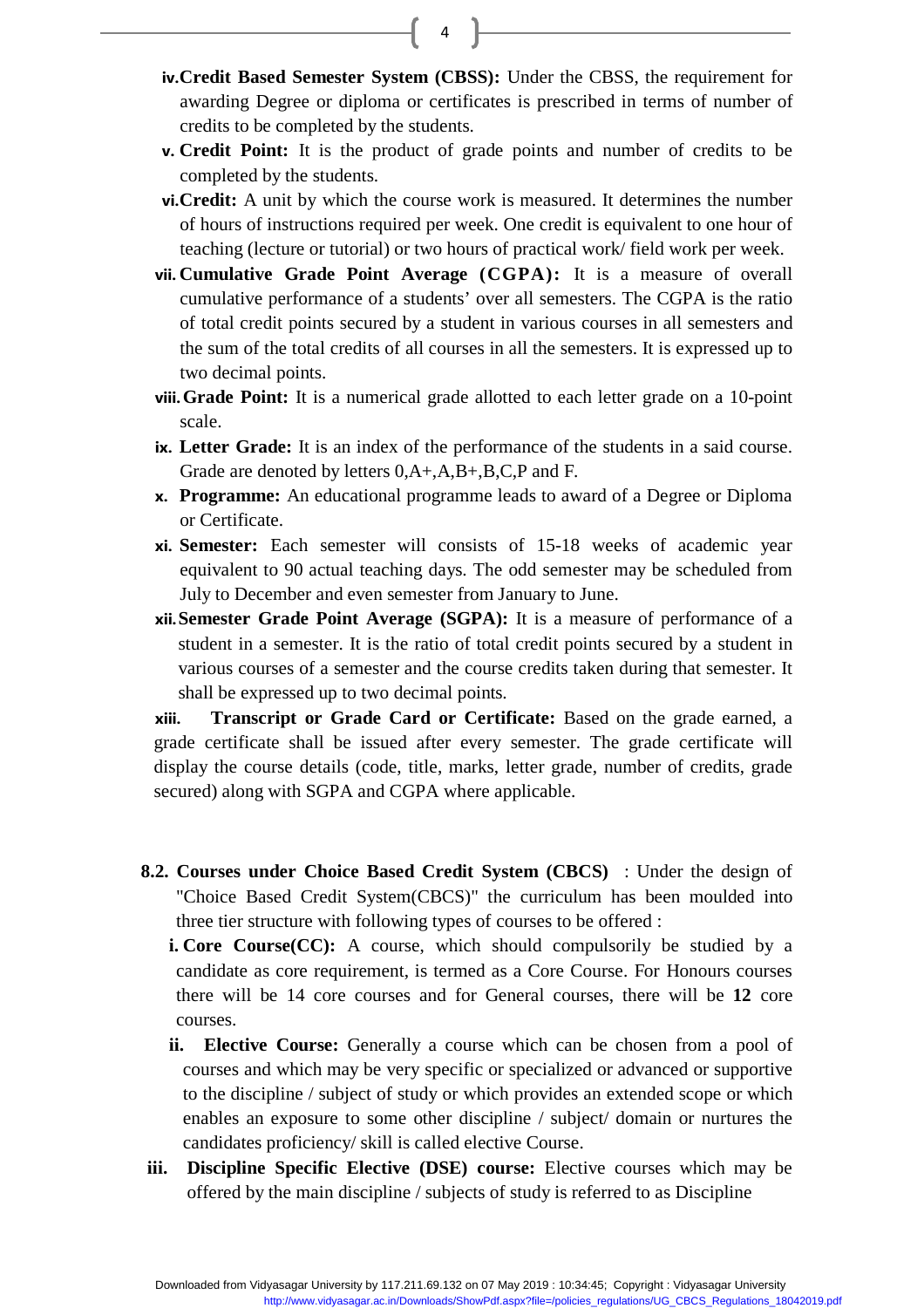Specific Elective (DSE)**.** For Honours and General Course 4 DSE courses are to taken out of a pool given for the different semester courses. Further it may include an elective course designed to acquire special/advanced knowledge, such as supplement study / support study to a project work and a candidate can study such a course called dissertation / Project on his or her own choice with an advisory support by a teacher / faculty member.

**iv. Generic Elective (GE)Course :** An elective course chosen generally from a non-related discipline / subjects, with an intention to seek exposure is called a Generic Elective . A core course offered in a discipline / subject may be treated as an elective by other discipline/ subject and vice-versa and as such electives may also be referred to as Generic Elective. For Honours course 4(four) Generic Elective Courses are to be taken from the list of Generic Elective papers and for General courses (only for BA/B Com), 2(two) Generic Elective are to be taken from the list of Generic Elective Papers.

- **v. Ability Enhancement Course (AEC):** The Ability Enhancement Course (AEC) may be of two kinds: Ability Enhancement Compulsory Courses (AECC) and Skill Enhancement Course (SEC).
	- **a. Ability Enhancement Compulsory Course (AECC):** AECC elective courses are the courses which are based upon the contents lead to knowledge enhancement. I) English /MIL, ii) Environmental Studies. These are mandatory for both Honours and General Courses. These courses will generally be of **2** credits except environmental studies which is of **4** credits.AECC Core: AECC Core courses are meant for only General (BA/B Com) courses. These courses will generally be of **6** credit courses.
	- **b. Skill Enhancement Course (SEC):** These courses may be chosen from a pool of courses designed to provide value based and/or skill - based knowledge and should contain both theory and lab/hands on training/ field work. The main purpose of these courses is to provide students life skills in hands on mode so as to increase their employability. Minimum **2** for Honours and **4** for General courses are to be taken.
	- 9. **Scheme for Choice Based Credit System in B.A. /B. Sc./ B.Com. (Honours & General)** [ Vide annexure- 1a,1b,1c, 1d]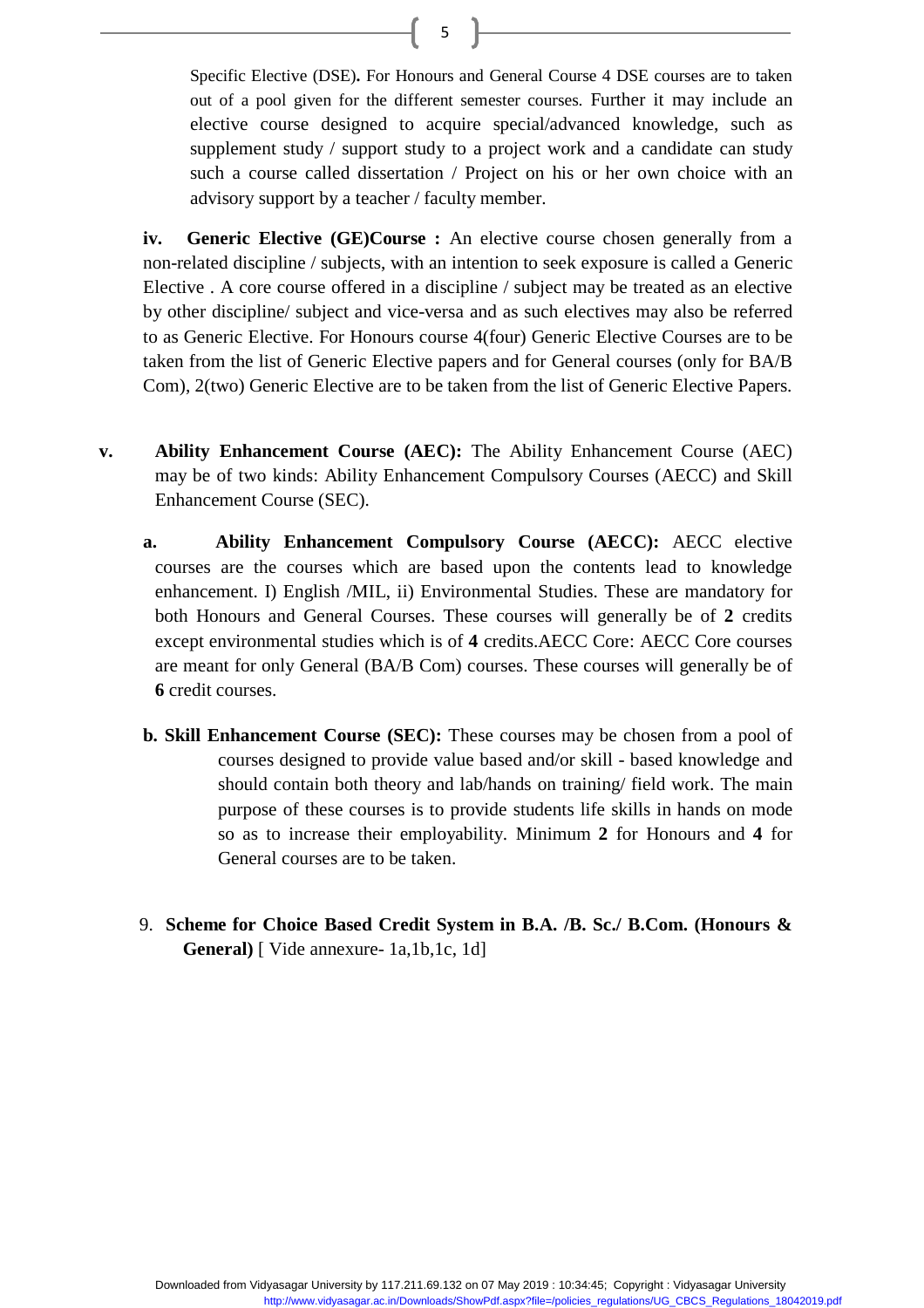#### **10. Implementation of the CBCS**

**Course structure**: Course structure for each Honours/General shall be designed by the respective UG Board of Studies, keeping in view the curriculum proposed by the UGC.

6

Provided that the Board of Studies shall have, subject to prior authorization and approval of the Vice-Chancellor, power to effect from time to time. Such minor changes in course(s) offered are deemed desirable in the academic interests.

Except in the case for which a different structure is provided under the regulations, the course matter of each course shall be divided into different units/credits, which shall also include the practical/tutorial component(s) to be evaluated in accordance with the relevant Regulations

The course(s) shall be so arranged as to achieve a minimum target as follows:

**i.** Each Honours Course shall be of **142** credits, to be studied in six **(06)**  semesters.

ii.Each General Course shall be of **122** credits, to be studied in Six **(6)** semesters

Curriculum structure in different programmes shall have contained different types of courses as under: Core Course, Elective Course (Discipline Specific Elective, Generic Elective), Ability Enhancement Courses (AECs) [Ability Enhancement Compulsory Courses & Skill Enhancement Course].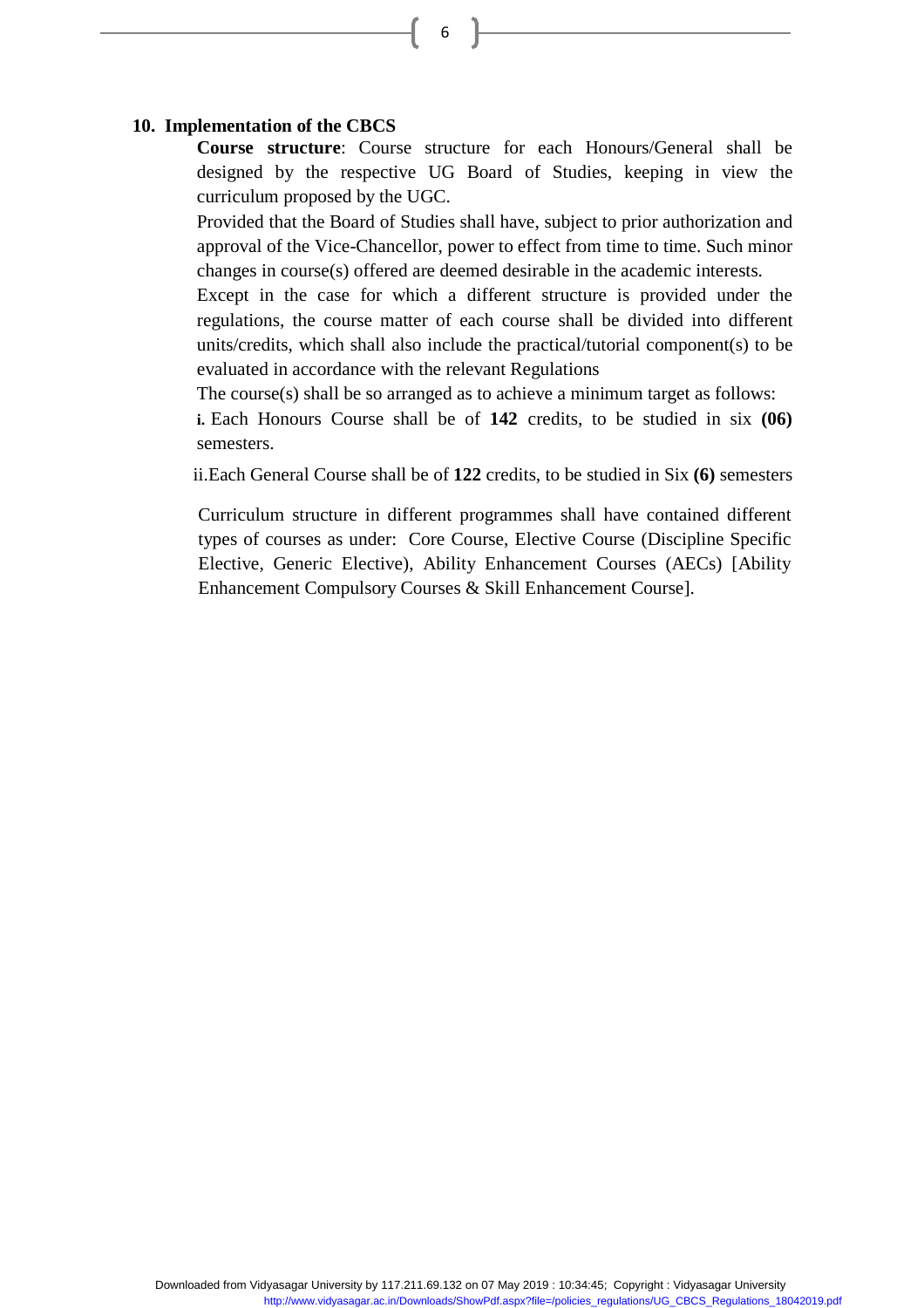7

#### **11. Distribution of courses in B.A./B.Sc./B.Com. ( Hons /General)**

11.1 The distribution of courses in B.A./B.Sc./B.Com. ( Honours & General) are as follows:

| <b>Course Components</b> | <b>B.A.</b>    |                | B.Sc.          |                | B.Com.         |                |
|--------------------------|----------------|----------------|----------------|----------------|----------------|----------------|
|                          | Honours        | General        | Honours        | General        | Honours        | General        |
| Core Course              | 14             | 8              | 14             | 12             | 14             | 8              |
| Ability Enhancement      |                | $\overline{4}$ |                |                |                | $\overline{4}$ |
| Compulsory               |                |                |                |                |                |                |
| Course(AECC)[Core]       |                |                |                |                |                |                |
| specific<br>Discipline   | $\overline{4}$ | $\overline{4}$ | $\overline{A}$ | 6              | $\overline{4}$ | $\overline{4}$ |
| Elective (DSE) Course    |                |                |                |                |                |                |
| Ability Enhancement      | 2              | $\overline{2}$ | $\overline{2}$ | $\overline{2}$ | $\overline{2}$ | $\overline{2}$ |
| Compulsory<br>Course     |                |                |                |                |                |                |
| (AECC)                   |                |                |                |                |                |                |
| Generic Elective (GE)    | $\overline{4}$ | $\overline{2}$ | $\overline{4}$ |                | $\overline{4}$ | $\overline{2}$ |
| Course                   |                |                |                |                |                |                |
| Skill<br>Enhancement     | $\overline{2}$ | $\overline{4}$ | $\overline{2}$ | $\overline{4}$ | $\overline{2}$ | $\overline{4}$ |
| Course (SEC)             |                |                |                |                |                |                |

#### **Distribution of courses in BA/BSc/BCom ( Honours /General)**

Core Course (CC), Discipline Specific Elective (DSE), Generic Elective(GE) courses are of **6 (six)** credit each and Ability Enhancement Compulsory Courses (AECC) & Skill Enhancement Course (SEC) are of **2 (two)** credits each excluding Environmental Studies (ENVS) which is of **4 (four)** credits.

11.2. An undergraduate Degree with Honours in Arts /Science/ Commerce shall be awarded if a student completes 14 core courses/papers in that discipline**,** 2 Ability Enhancement Compulsory Courses (AECC), 2 Skill Enhancement Courses (SEC), 4 courses/papers from a list of Discipline Specific Elective (DSE) and 4 courses/papers from a list of Generic Elective(GE) papers, respectively.

11.3 An undergraduate General Degree in Science shall be awarded if a student completes 12 core courses/papers (4 core papers each in three discipline of choice) , 2 Ability Enhancement Compulsory Courses(AECC), 4 skill Enhancement Courses(SEC) and 2 papers each from a list of Discipline Specific Elective (DSE) papers based on three discipline of choice selected above*,* respectively.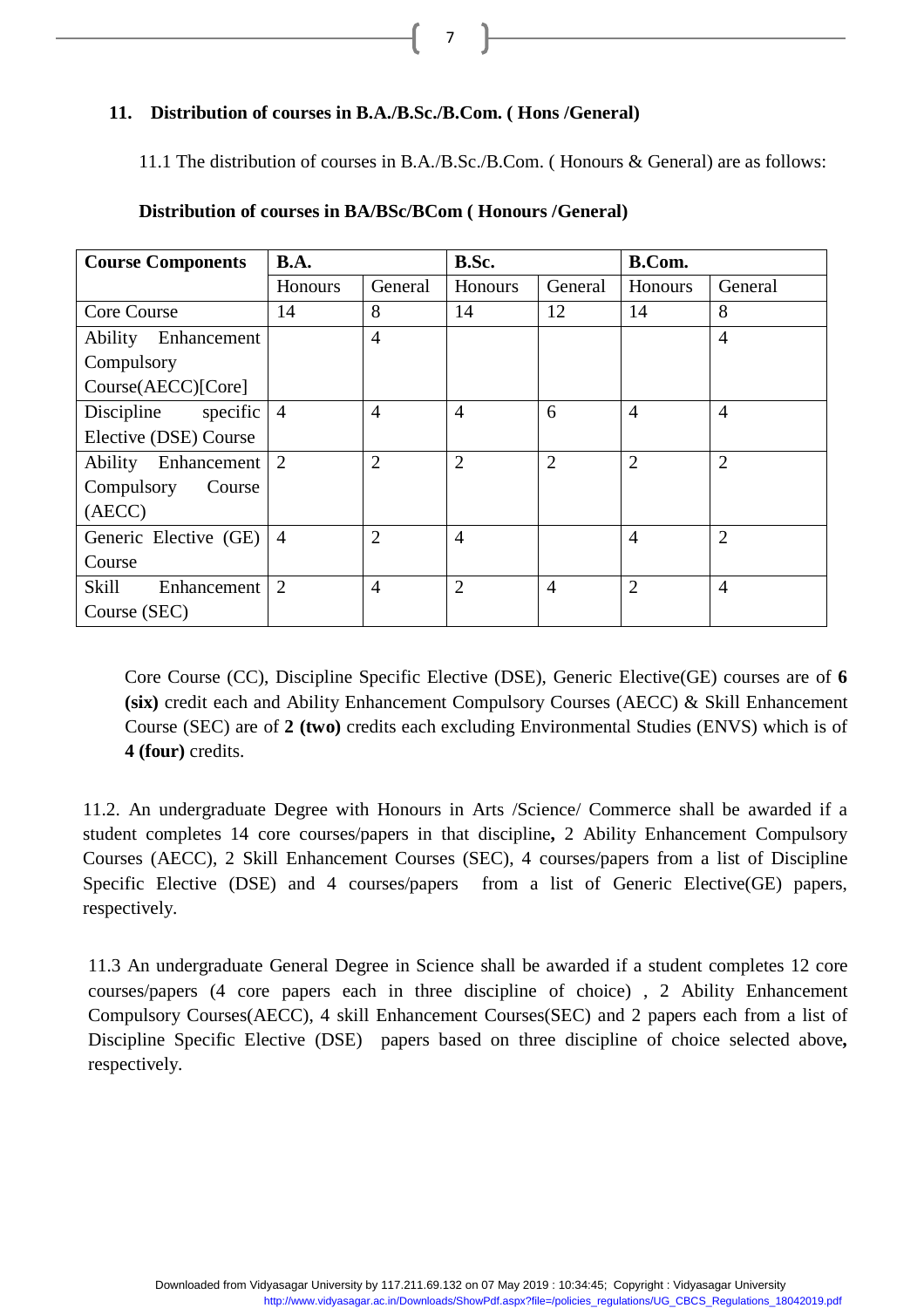11.4 An undergraduate General Degree in Arts/Commerce shall be awarded if a student completes12Core Courses (4core papers each in two discipline of choice, 2 core papers each in English and MIL respectively), 2 Ability Enhancement compulsory Course (AECC), 4 Skill Enhancement Course (SEC), 2 papers each from a list of Discipline Specific Elective (DSE) papers based on the two discipline of choice selected above respectively, and 2 papers from the Generic Elective (GE).

#### **12 For the purpose of computation of credits/work-load following mechanism shall be adopted**

- i. Lecture 1 credit  $= 1$  Hour Lecture  $\lceil 1$  theory period of one hour duration per week]
- ii. Tutorial 1 credit  $= 1$  Hour Tutorial [1 tutorial period of one hour duration per week]
- iii. Practical 1 credit  $= 2$  Hours Practical  $[1]$  practical period of two hours duration per week]
- 13 The credit(s) for each theory paper/ practical/tutorial/project/dissertation will be as per details given in annexure 1A, 1B, 1C, 1D for B.A./B.Sc./B Com Honours & B.A/B.Sc./B.Com General.

#### 14 **Examination**

#### 14.1 **Examination Fee**

The examination fees and other fees prescribed by the University from time to time shall have to be paid by each student within the stipulated times of respective End Semester Examination after notification of Controller of Examinations.

#### 14.2 **Dates of examination:**

The examination for all the semesters will be held as per the prescribed academic calendar of every year. However, exact dates and the centers of examination shall be notified by the Controller of Examinations. Ordinarily, the university shall not deviate from the prescribed academic calendar. However, in the event of any unforeseen exigency the Controller of Examinations shall be competent for any minor adjustment in the schedule.

#### 14.3. **Admit Card:**

Admit card for appearing at the End Semester Examination, will be issued by the Controller of Examinations after fulfilling eligibility criteria like attendance, registration etc.

#### 14.4. **Eligibility criteria of examination and types of assessment** :

- i. Each academic year shall have two Semesters. In each semester, there shall be two types of examinations: Internal Assessment **(IA)** and End Semester Examination **(ESE).**
- ii. In the semester system, the examinations will be held in six parts. The academic session including the examinations for first, third and fifth semester are July to December and that for second, fourth and sixth semester are January to June. Before the End Semester Examination, a student will enjoy study leave of 10-12 days.
- iii. A student must get himself/ herself admitted in each semester as per the admission rule.
- iv. A candidate shall be eligible for appearing at any of the semester of examination fulfilling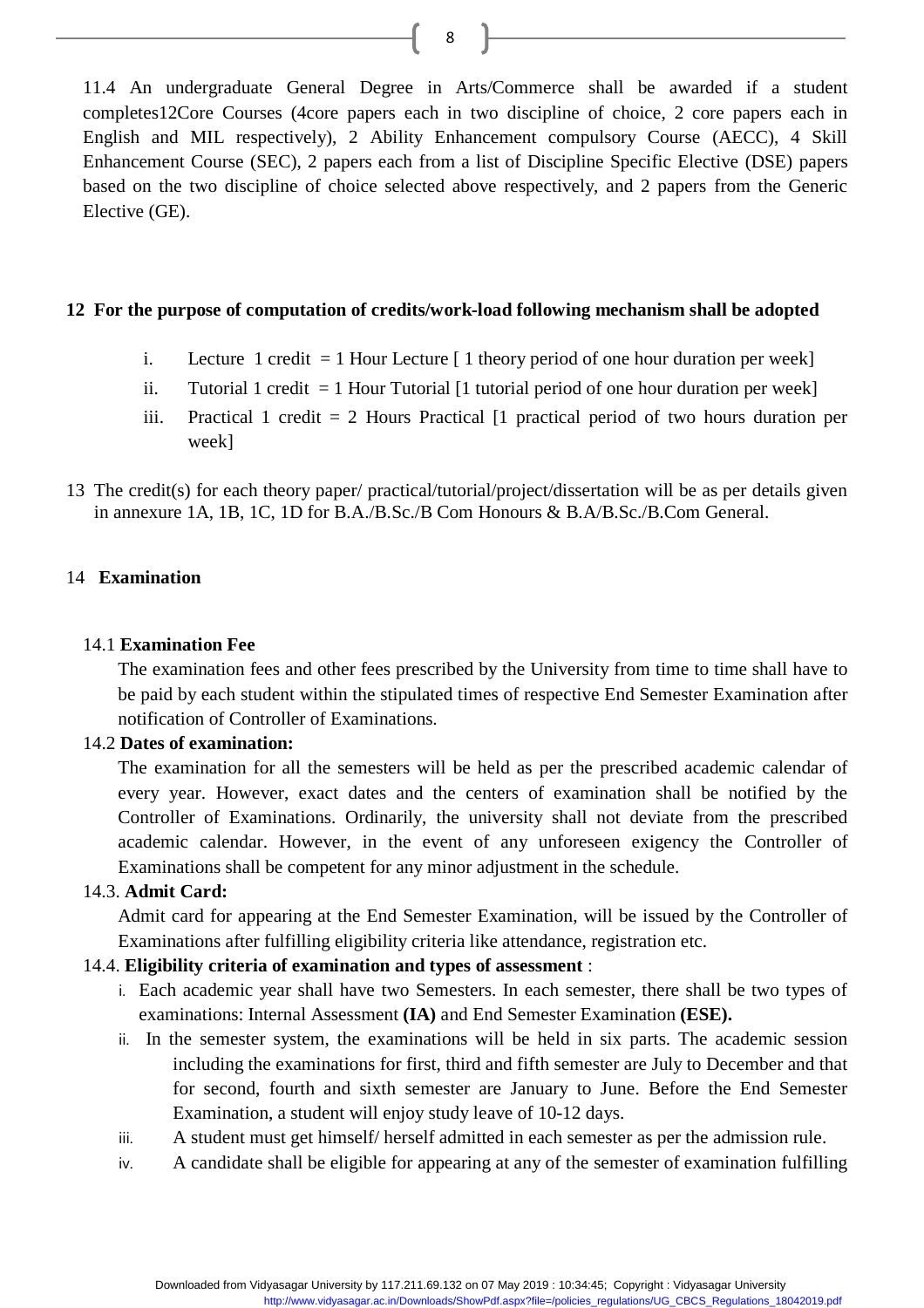the following essential condition:

A student must have at least **75% class attendance** (theory and practical separately). Student must complete internal assessment.

#### **14.5. Continuous Internal Assessment:**

- i. Process and marks distribution are as follows: All the internal continuous assessment will be conducted by the internal teacher of the respective Department. It shall be on the basis of tutorials, class tests, seminar presentations, or any combination thereof, evenly distributed over the entire study period. The modalities of such assessment be recorded and documents will be preserved by the respective college and those must be placed before any committee or team constituted by the university for verification.
- ii. Marks obtained in the internal assessment will be clubbed with marks obtained in the End Semester Examination before awarding the grade. If a candidate fails to secure pass grade in a particular course, he/she will have to appear in that course only. The internal assessment marks will be retained for next examinations with valid chances.
- iii. Submission of marks of internal assessment**:** The marks for **class attendance** and **internal assessment** will be clubbed and shall be submitted by the Principals/Teachers-in-Charge/Officer-in-Charge of the colleges to the Controller of Examinations before the commencement of End Semester Examination.

#### **14.6. Hour of End Semester Examination :**

- a. Honours/General **theoretical** papers of full marks up to **50,** duration **2** hours.
- b. Honours/General **theoretical** papers of full marks more than **50,** duration **3** hours.
- c. Honours/General **practical** papers of full marks up to **50,** duration **3** hours.
- d. Honours/General **practical** papers of full marks above **50,** duration **5** hour

**14.7.a.** A candidate pursuing Honours/ General course of study has to secure minimum of 20% marks (including the marks in Internal Assessment) of each paper at the End Semester Examination in order to qualify for the next semester.

**14.**7.b. Automatic progression in the higher semester may apply, i.e., after appearing at semester I examination, he/ she is allowed to continue semester II study irrespective of the result of semester I and so on.

**14.8.** Internal Assessment has to be done in the semester in which a candidate becomes eligible to appear in the concerned end semester examination. The candidates remaining absent in the written examination for Internal Assessment will be awarded zero (0) marks. Marks obtained in Internal Assessment (i.e. marks for attendance and marks of written examination taken together) shall be retained for the entire duration of his/her enrolment.

**14.9.** If a candidate secure pass marks in Practical Paper(s)/Project Work but fails to secure pass marks in theoretical papers, the marks of Practical Paper(s)/Project Work along with Internal Assessment of theoretical papers shall be retained.

**14.10** A candidate who fails to secure pass marks in one or more papers maximum two papers one each Honours Core Course and one from other courses of a semester may appear in those paper(s) when the concerned End Semester Examination will be held next.

Downloaded from Vidyasagar University by 117.211.69.132 on 07 May 2019 : 10:34:45; Copyright : Vidyasagar University http://www.vidyasagar.ac.in/Downloads/ShowPdf.aspx?file=/policies\_regulations/UG\_CBCS\_Regulations\_18042019.pdf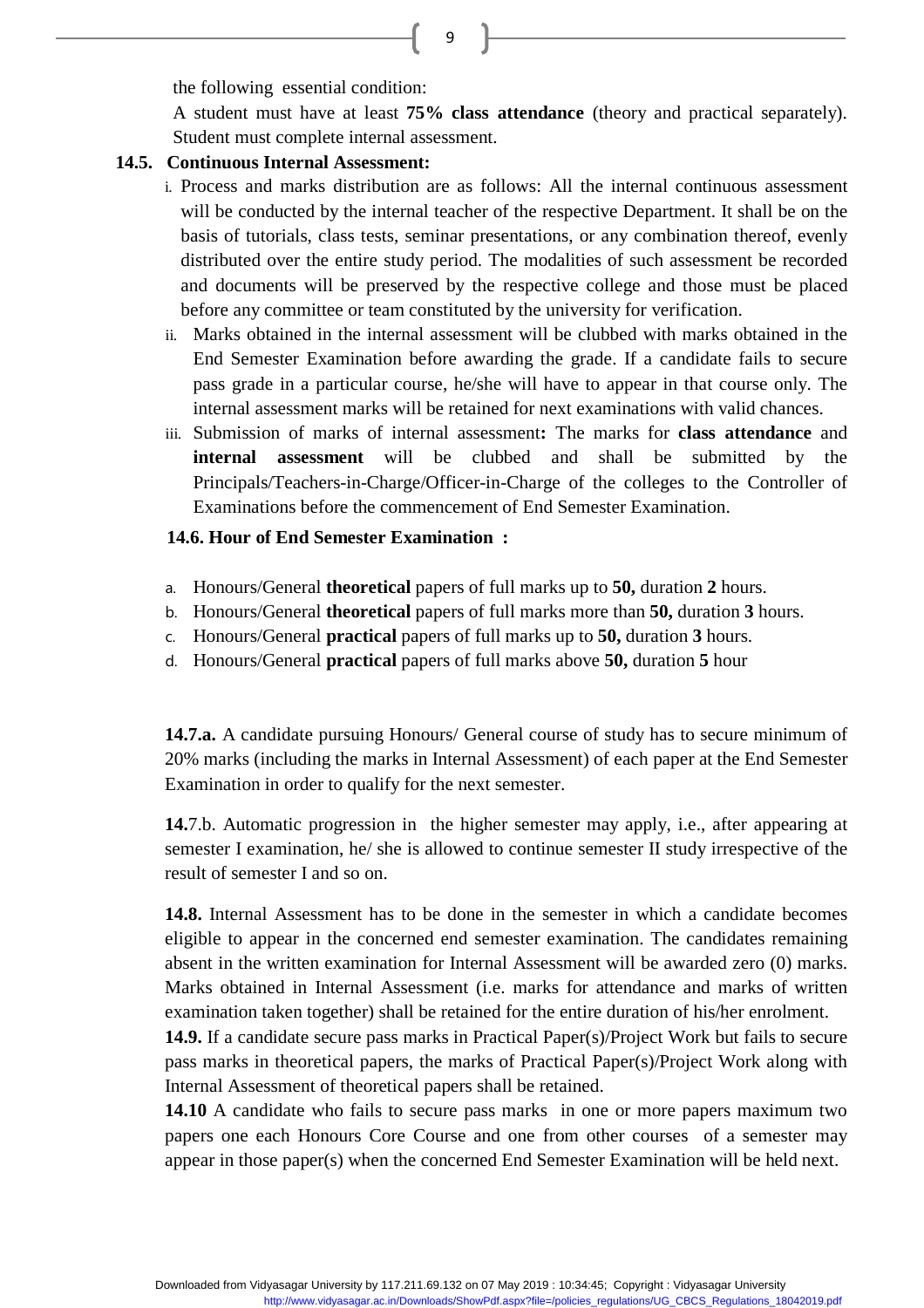#### **14.11**

i. A candidate ( Honours/ General) shall have to complete each semester examination **within 3 ( Three) consecutive chances** including his / her first appearance in the concerned End Semester Examination.

If a candidate does not avail of any chance/chances mentioned above within the stipulated period, the chance shall be deemed to have lapsed**.** A student failing to get pass in one or more course(s) in respective semester examination, he/she may re-appear at the following year as  $2<sup>nd</sup>$  chance. ii. A student will be permitted to clear his/her failed course(s) in maximum three consecutive chances irrespective of availing/ not availing any particular chances.

Student who skips semester examination will be eligible to clear those course(s) in the respective semester examination of subsequent years (i.e.  $1<sup>st</sup>$  semester with the  $1<sup>st</sup>$  semester of the subsequent year,  $2<sup>nd</sup>$  semester with the  $2<sup>nd</sup>$  semester of the subsequent year) and so on. iii. If any candidate fails to qualify any semester after three (03) chances his/her candidature of the course will be lapsed/ cancelled. A special permission may be given by the Secretary, Council of UG Studies for re-registration/ admission following the admission rules stated in clause (5).

**14.12** Pass mark in any paper in any semester is **20%** of the full marks of the subjects for Honours and General courses.

If a candidate secure qualifying grade (D grade) in all courses he/she will be declared to have qualified the said semester and the result will be shown as SQ/HQ/GQ and thereafter no. of next higher semester will be added. Marks obtained in the internal assessment will be clubbed with marks obtained in end semester examination before awarding the grade. If a candidate fails to secure pass grade (D grade) in a particular course, he/she will have to appear in that course only. The internal assessment marks will be retained for next examination(s) with valid chances.

#### **14.13**

(a) An arrear paper is one in which student fails to secure 20% marks. Arrear paper will be due to absence to sit in examination or failure to obtain the required qualifying marks. This will be indicated in the mark sheet of end semester examination.

Arrear paper will be allowed in Core Course/GE/AECC/SEC/DSE in a particular semester. Maximum number of arrear paper allowed in a semester is two (02).

**All arrear papers from 1st semester to 5th semester must be cleared before being promoted to 6th semester.**

#### **14.14. Special Supplementary Examination:**

A Special supplementary examination will be held for  $3<sup>rd</sup>$  year students who have arrear paper only for 6th semester, except the R.A. student(s). There will be no Special supplementary examination for any practical paper.

**14.15 Cancellation of results :** A candidate may apply to the Controller of Examinations for cancellation of his/her result of any semester for improvement of results within 15 days from the publication of results or issue of mark sheet. There will be no provision for

Downloaded from Vidyasagar University by 117.211.69.132 on 07 May 2019 : 10:34:45; Copyright : Vidyasagar University http://www.vidyasagar.ac.in/Downloads/ShowPdf.aspx?file=/policies\_regulations/UG\_CBCS\_Regulations\_18042019.pdf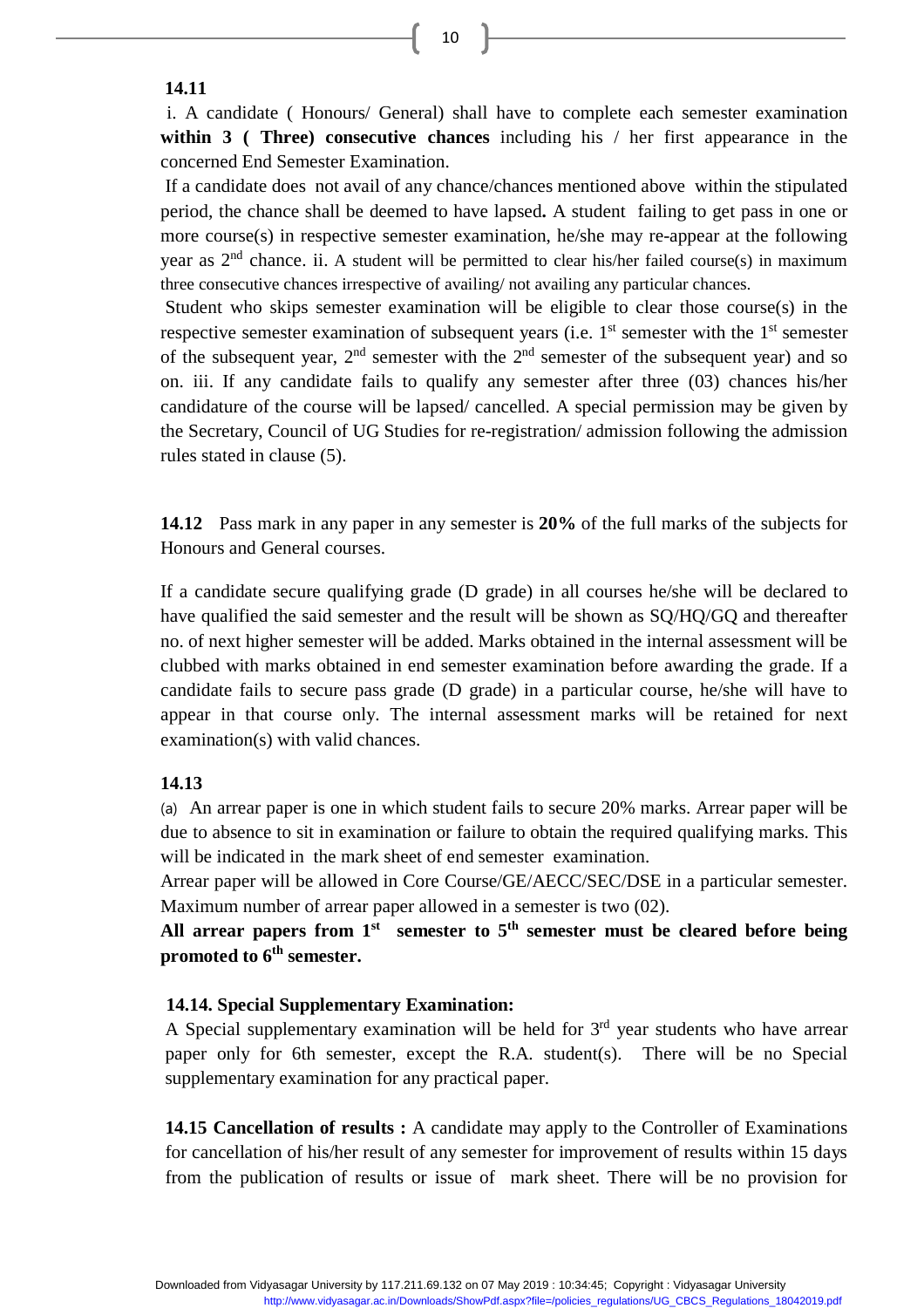cancelling results *of* any single subject/ paper in any case. In all cases, cancellation of results will be counted as one chance lost. Such candidate shall have to surrender their original mark sheet along with the application for cancellation of results by payment of requisite fee as fixed by the University authority.

#### **15. Post publication Scrutiny of Answer Script (Self Inspection):**

A candidate of Hons./ Gen. Course may apply for Self Inspection or RTI of his / her one or more answer scripts irrespective of marks by paying requisite fees. Post publication scrutiny (Self Inspection) does not imply re-examination or re-assessment of scripts but involve verification of scripts and records.

#### **16. Grading system:**

#### **Semester Grade Point Average (SGPA) and Cumulative Grade Point Average (CGPA)**

Based on the performance of the students, each student will be awarded Grade in subjects at the end of the semester examination following seven points grading system on the base of TEN (10). The letter grades and the corresponding grade points are as shown below:

| Qualification | <b>Letter Grade</b> | % of Marks | <b>Grade Point</b> |
|---------------|---------------------|------------|--------------------|
| Outstanding   | ∩                   | 90-100     | 10                 |
| Excellent     | $A+$                | 80-89      | 9                  |
| Very Good     | A                   | 70-79      | 8                  |
| Good          | $B+$                | $60 - 69$  | $\overline{7}$     |
| Above Average | B                   | 50-59      | 6                  |
| Average       | C                   | 40-49      | 5                  |
| Satisfactory  | $D+$                | 30-39      | $\overline{4}$     |
| Poor          | D                   | $20 - 29$  | 3                  |
| Fail          | F                   | Below 20   | $\Omega$           |
| Absent        | Ab                  |            | $\theta$           |

#### **10 Point scale**

**Further there shall be another grade 'I' (with point 0) for students for whom disciplinary action remain pending.**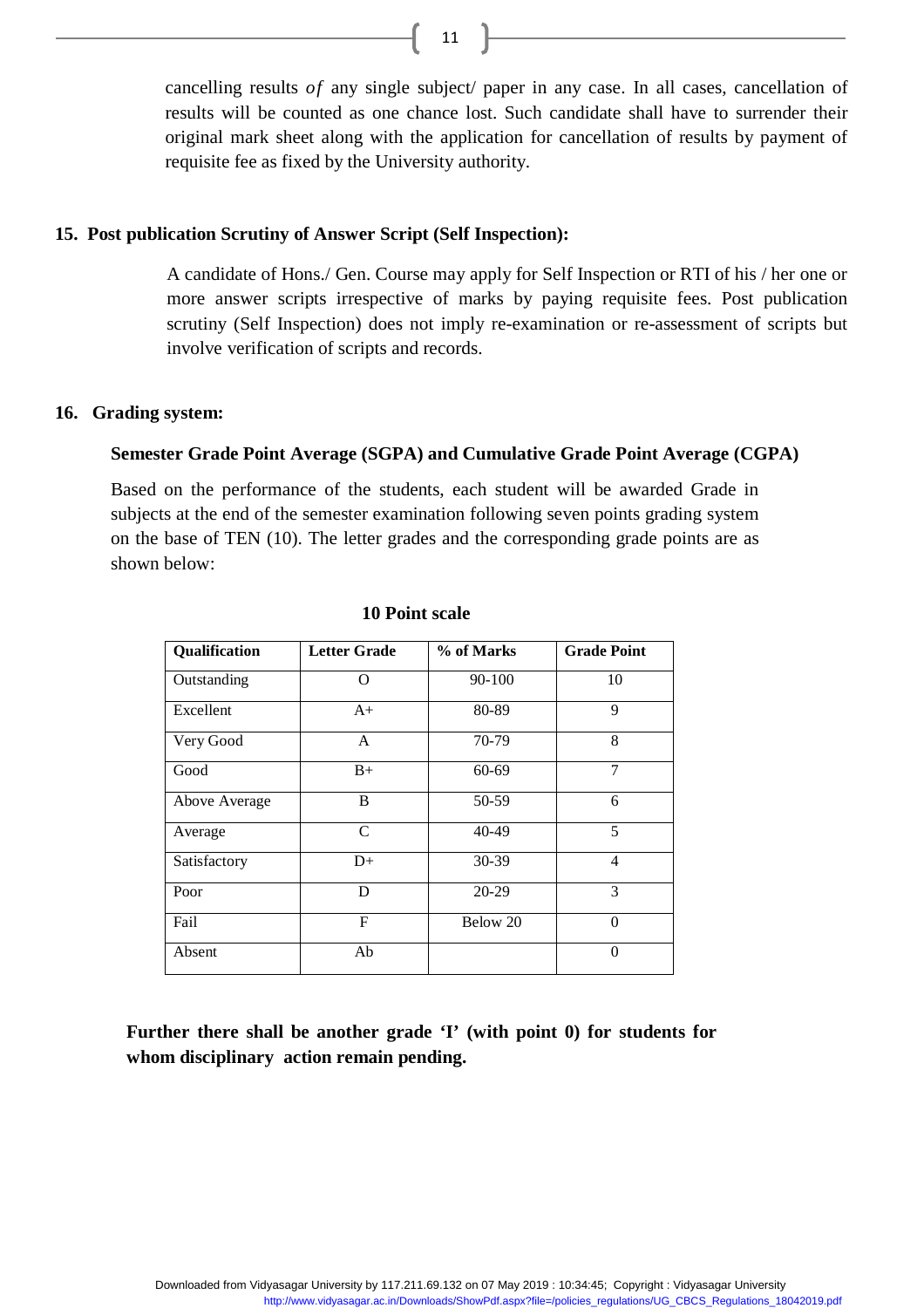**The Semester Grade point (SGPA)** will be computed in each semester as per the following formula:

$$
SGPA = \frac{\sum_{i=1}^{n} C_i G_i}{\sum_{i=1}^{n} C_i}
$$

 $C_i$ = The number of credits allotted for particular course.

 $G_i$  = This is the Grade points corresponding to the grade awarded for the course

 $i = 1, 2...$ , n represent the number of course in which a student is registered in the concerned semester. The SGPA is rounded off to two decimal places.

**The Cumulative Grade Point Average (CGPA)** will be computed at the end of semester as per the following formula

$$
CGPA = \frac{\sum_{i=1}^{n} C_i S_i}{\sum_{i=1}^{n} C_i}
$$

 $^{\ast}C_{i}$  is the total credits of the corresponding semesters.

S<sub>i</sub> is the SGPA of the corresponding semesters.

 $i = 1, 2, \dots, n$  represent the number of the course in which a student is registered in the concerned semester. The CGPA is rounded off to two decimal places.

#### **17. Grace Marks**

A candidate who fails to obtain 40%, 50%, 55% or  $60\%$  marks in aggregate at the 6<sup>th</sup> and final semester a maximum of 5 marks shall be awarded as grace mark and that shall be added in the paper in which the candidate obtains the highest mark in which he/she appears last.

18. In case of any dispute arises in respect of interpretation, intention or application of any of the provision of these regulations or any matter not covered by these regulations, decision of the Hon'ble Vice Chancellor/ Executive Council in this regards shall be final and binding.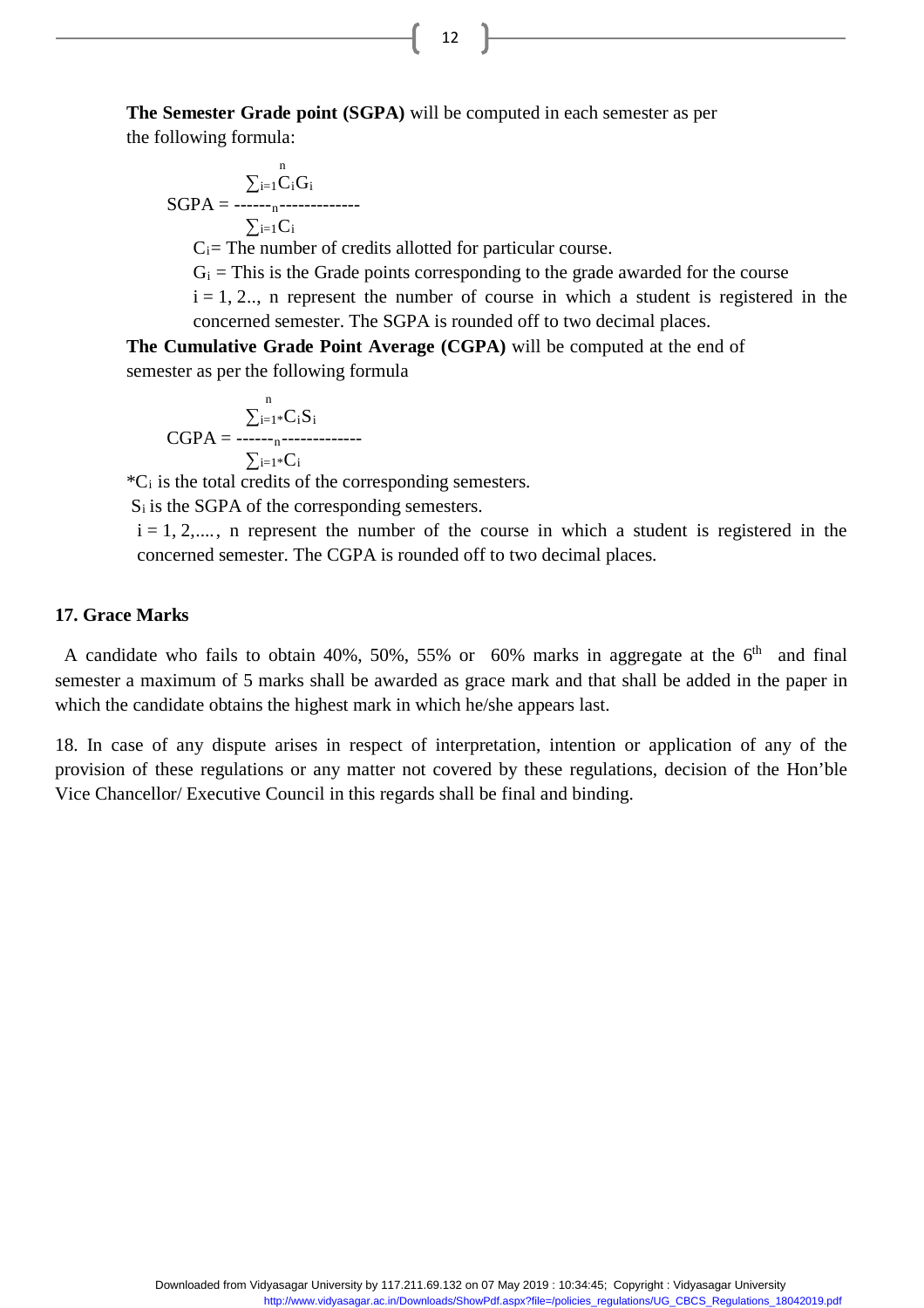**ANNEXURE**

#### **1A SCHEME FOR CHOICE BASED CREDIT SYSTEM IN B.Sc. (Honours)**

| Semester               | Core             | Ability                             | Skill       | Discipline        | Generic Elective |
|------------------------|------------------|-------------------------------------|-------------|-------------------|------------------|
|                        | Course(          | Enhancement                         | Enhancement | Specific Elective | $(GE)$ $(4)$     |
|                        | CC               | Compulsory                          | Course      | $(DSE)$ $(4)$     |                  |
|                        | (14)             | Course                              | (SEC) (2)   |                   |                  |
|                        |                  | $(AECC)$ $(2)$                      |             |                   |                  |
| $\mathbf I$            | C1               | [English/MIL<br>(Bengali/<br>Hindi) |             |                   | $GE-1$           |
|                        | C <sub>2</sub>   | Communication]                      |             |                   |                  |
| $\mathbf{I}\mathbf{I}$ | C <sub>3</sub>   | Environmental                       |             |                   | $GE-2$           |
|                        | C <sub>4</sub>   | Science                             |             |                   |                  |
| $\mathbf{III}$         | C <sub>5</sub>   |                                     | $SEC-1$     |                   | $GE-3$           |
|                        | C <sub>6</sub>   |                                     |             |                   |                  |
|                        | $\overline{C}$ 7 |                                     |             |                   |                  |
| $I\mathbf{V}$          | C <sub>8</sub>   |                                     | $SEC-2$     |                   | $GE-4$           |
|                        | C <sub>9</sub>   |                                     |             |                   |                  |
|                        | C <sub>10</sub>  |                                     |             |                   |                  |
| $\mathbf{V}$           | C <sub>11</sub>  |                                     |             | DSE-1             |                  |
|                        | C <sub>12</sub>  |                                     |             | DSE-2             |                  |
| <b>VI</b>              | C <sub>13</sub>  |                                     |             | DSE-3             |                  |
|                        | C <sub>14</sub>  |                                     |             | DSE-4             |                  |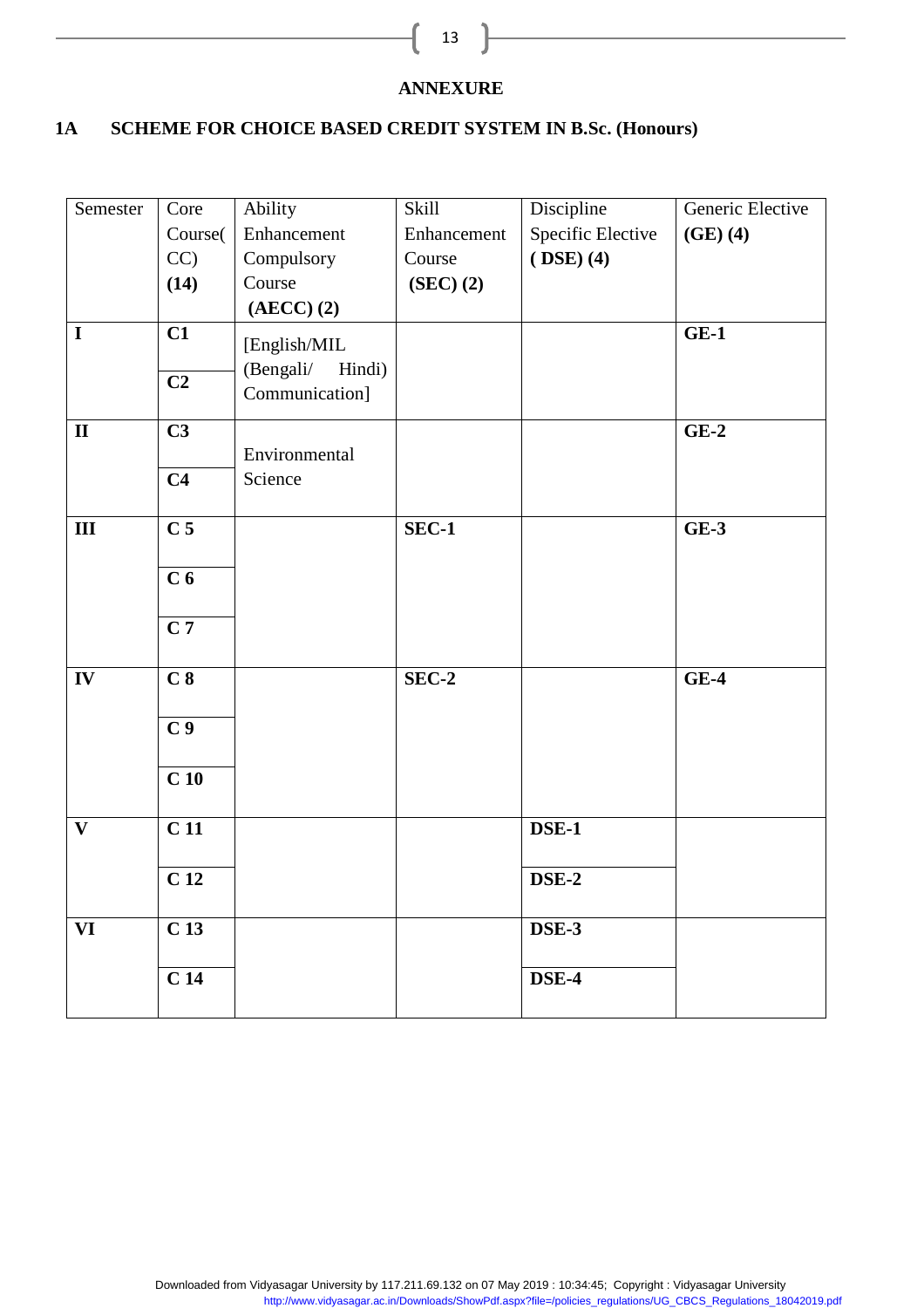#### **1B SCHEME FOR CHOICE BASED CREDIT SYSTEM IN B.A/B.Com (Honours)**

ſ

| Semester     | Core                     | Ability<br>Enhancement        | Skill         | Discipline    | Generic  |
|--------------|--------------------------|-------------------------------|---------------|---------------|----------|
|              | Course(CC)(14)           | <b>Compulsory Course</b>      | Enhancement   | Specific      | Elective |
|              |                          | $(AECC)$ $(2)$                | Course        | Elective      | (GE)(4)  |
|              |                          |                               | $(SEC)$ $(2)$ | $(DSE)$ $(4)$ |          |
| $\mathbf I$  | C1                       |                               |               |               | $GE-1$   |
|              |                          | [English/MIL (Bengali/ Hindi) |               |               |          |
|              | C <sub>2</sub>           | Communication]                |               |               |          |
|              |                          |                               |               |               |          |
| $\mathbf{I}$ | $\overline{\mathbf{C3}}$ |                               |               |               | $GE-2$   |
|              |                          |                               |               |               |          |
|              | C <sub>4</sub>           | <b>Environmental Science</b>  |               |               |          |
|              |                          |                               |               |               |          |
| III          | $\overline{C}$ 5         |                               | <b>SEC-1</b>  |               | $GE-3$   |
|              |                          |                               |               |               |          |
|              | C <sub>6</sub>           |                               |               |               |          |
|              |                          |                               |               |               |          |
|              | $\overline{C}$ 7         |                               |               |               |          |
|              |                          |                               |               |               |          |
| IV           | C <sub>8</sub>           |                               | $SEC-2$       |               | $GE-4$   |
|              |                          |                               |               |               |          |
|              | C <sub>9</sub>           |                               |               |               |          |
|              |                          |                               |               |               |          |
|              | C <sub>10</sub>          |                               |               |               |          |
|              |                          |                               |               |               |          |
| $\mathbf{V}$ | C <sub>11</sub>          |                               |               | <b>DSE-1</b>  |          |
|              |                          |                               |               |               |          |
|              | $\overline{C}$ 12        |                               |               | <b>DSE-2</b>  |          |
|              |                          |                               |               |               |          |
|              |                          |                               |               |               |          |
| VI           | C <sub>13</sub>          |                               |               | DSE-3         |          |
|              |                          |                               |               |               |          |
|              | $\overline{C}$ 14        |                               |               | DSE-4         |          |
|              |                          |                               |               |               |          |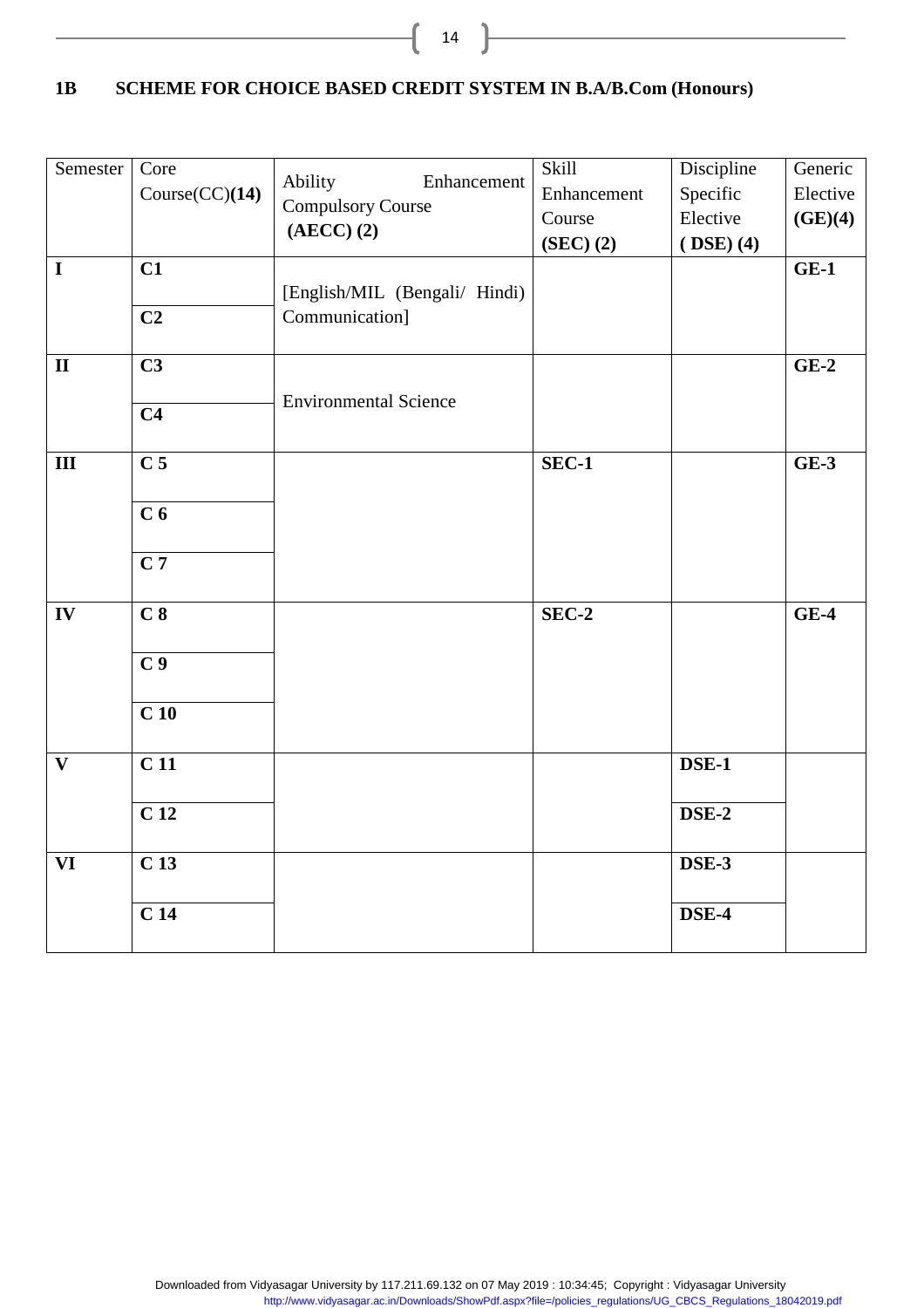### **1C SCHEME FOR CHOICE BASED CREDIT SYSTEM IN B. Sc(General)**

| Semester  <br>$\mathbf I$ | Core<br>Course(CC)<br>(12)<br>$DSC-1A$<br>DSC-2A<br>DSC-3A | Ability<br>Enhancement<br><b>Compulsory Course</b><br>$(AECC)$ $(2)$<br>[English/MIL (Bengali/ Hindi)<br>Communication] | Skill<br>Enhancement<br>Course<br>$(SEC)$ (4) | Discipline<br>Specific<br>Elective<br>$(DSE)$ (6) |
|---------------------------|------------------------------------------------------------|-------------------------------------------------------------------------------------------------------------------------|-----------------------------------------------|---------------------------------------------------|
| $\mathbf{I}$              | $DSC-1B$<br>$DSC-2B$<br>$DSC-3B$                           | <b>Environmental Science</b>                                                                                            |                                               |                                                   |
| III                       | DSC-1C<br>DSC-2C<br>DSC-3C                                 |                                                                                                                         | $SEC-1$                                       |                                                   |
| IV                        | DSC-1D<br>$DSC-2D$<br>DSC-3D                               |                                                                                                                         | $SEC-2$                                       |                                                   |
| $\mathbf{V}$              |                                                            |                                                                                                                         | <b>SEC-3</b>                                  | DSE-1A<br>$\overline{\text{DSE-2A}}$<br>DSE-3A    |
| <b>VI</b>                 |                                                            |                                                                                                                         | SEC-4                                         | DSE-1B<br>$DSE-2B$<br>DSE-3B                      |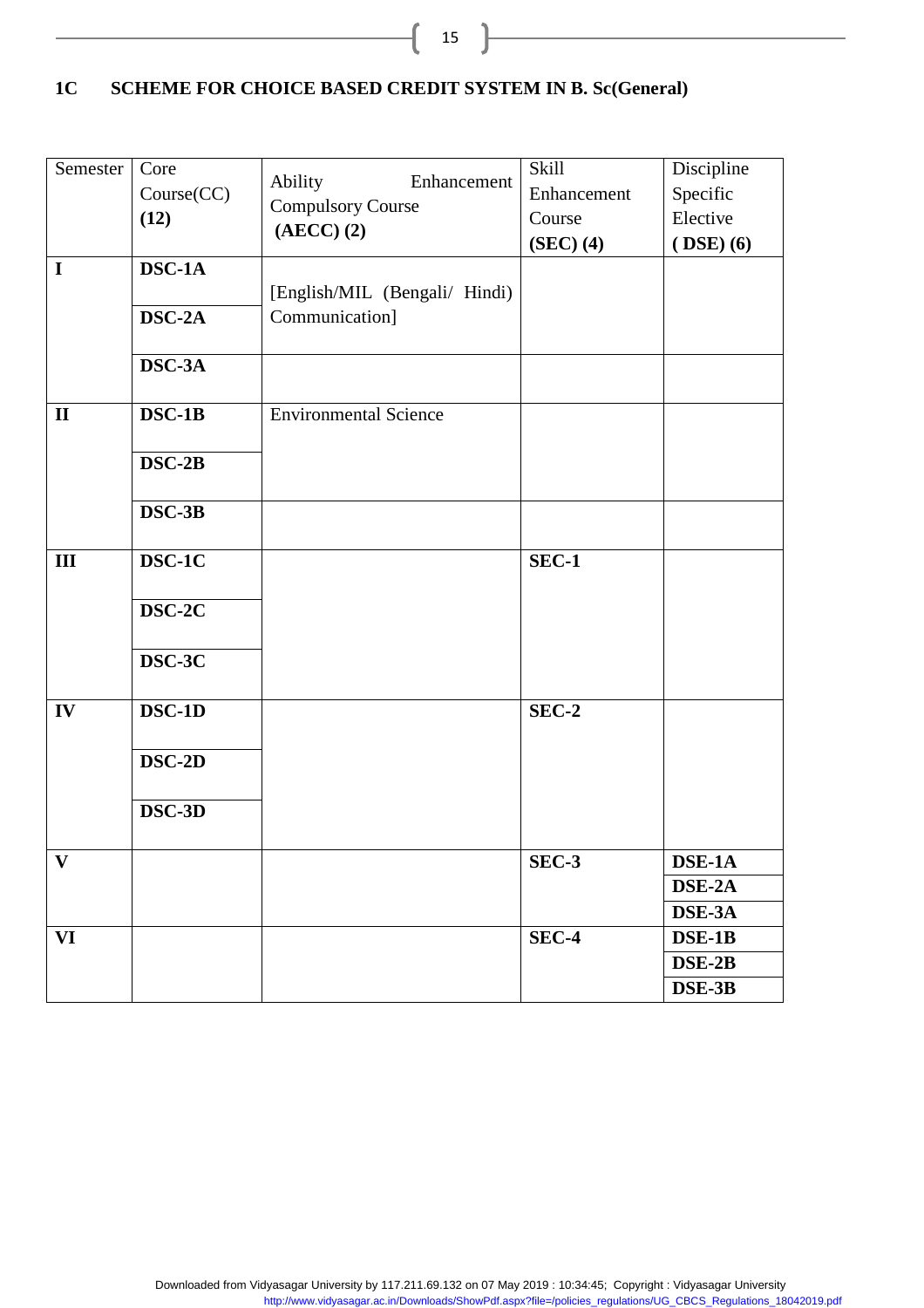#### **1D SCHEME FOR CHOICE BASED CREDIT SYSTEM IN B.A/B. Com (General)**

ſ

| Semester<br>$\mathbf I$ | Core<br>Course(CC)(12)<br>English-1<br>DSC-1A               | Ability<br>Enhancement<br><b>Compulsory Course</b><br>$(AECC)$ $(2)$<br>[English/MIL (Bengali/ | Skill<br>Enhancement<br>Course<br>$(SEC)$ (4) | Discipline<br>Specific<br>Elective<br>$(DSE)$ $(4)$ | Generic<br>Elective<br>$(GE)$ $(2)$ |
|-------------------------|-------------------------------------------------------------|------------------------------------------------------------------------------------------------|-----------------------------------------------|-----------------------------------------------------|-------------------------------------|
|                         | $DSC-2A$                                                    | Hindi) Communication]                                                                          |                                               |                                                     |                                     |
| $\mathbf{I}$            | <b>MIL</b><br>(Bengali/<br>Hindi)-1<br>$DSC-1B$<br>$DSC-2B$ | <b>Environmental Science</b>                                                                   |                                               |                                                     |                                     |
| $\mathbf{III}$          | English-2<br>$DSC-1C$<br>DSC-2C                             |                                                                                                | SEC-1                                         |                                                     |                                     |
| IV                      | <b>MIL</b><br>(Bengali/<br>Hindi) -2<br>DSC-1D<br>DSC-2D    |                                                                                                | SEC-2                                         |                                                     |                                     |
| $\mathbf{V}$            |                                                             |                                                                                                | SEC-3                                         | DSE-1A<br>DSE-2A                                    | $GE-1$                              |
| VI                      |                                                             |                                                                                                | $SEC-4$                                       | DSE-1B<br>DSE-2B                                    | $GE-2$                              |